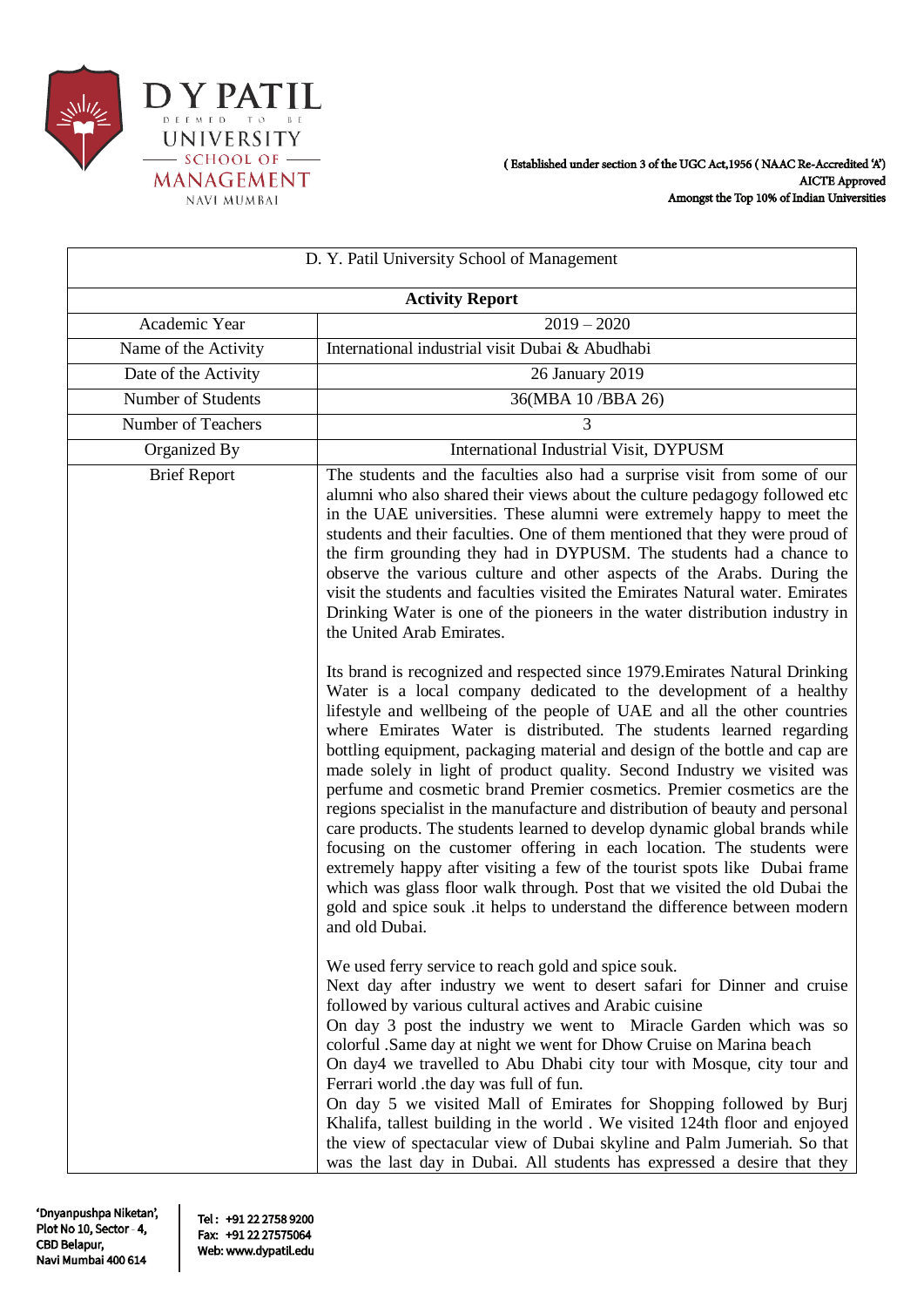

|                                                | would also like to join the international educational and industrial visit in           |  |  |
|------------------------------------------------|-----------------------------------------------------------------------------------------|--|--|
|                                                | the next years also.<br>All the students returned home safe and healthy.                |  |  |
|                                                |                                                                                         |  |  |
| Industry                                       | Emirates Natural drinking water & Premier Cosmetics                                     |  |  |
| Photographs/News Paper Cutting<br>of the event | RESEARCH & DEVELOPMENT LAB                                                              |  |  |
|                                                | (MBA & BBA Students with D Y Patil Faculties & Staff of Premier<br>Cosmetics, Dubai)    |  |  |
|                                                | <b>EMIRATES</b><br>الامادات                                                             |  |  |
|                                                | MBA & BBA students and faculties at Emirates natural drinking water<br>factory in Dubai |  |  |
|                                                |                                                                                         |  |  |

Dr. Roshni Sawant Dr. Vani Kamath Faculty Coordinator, Dean, DYPUSM International Industrial visit DYPUSM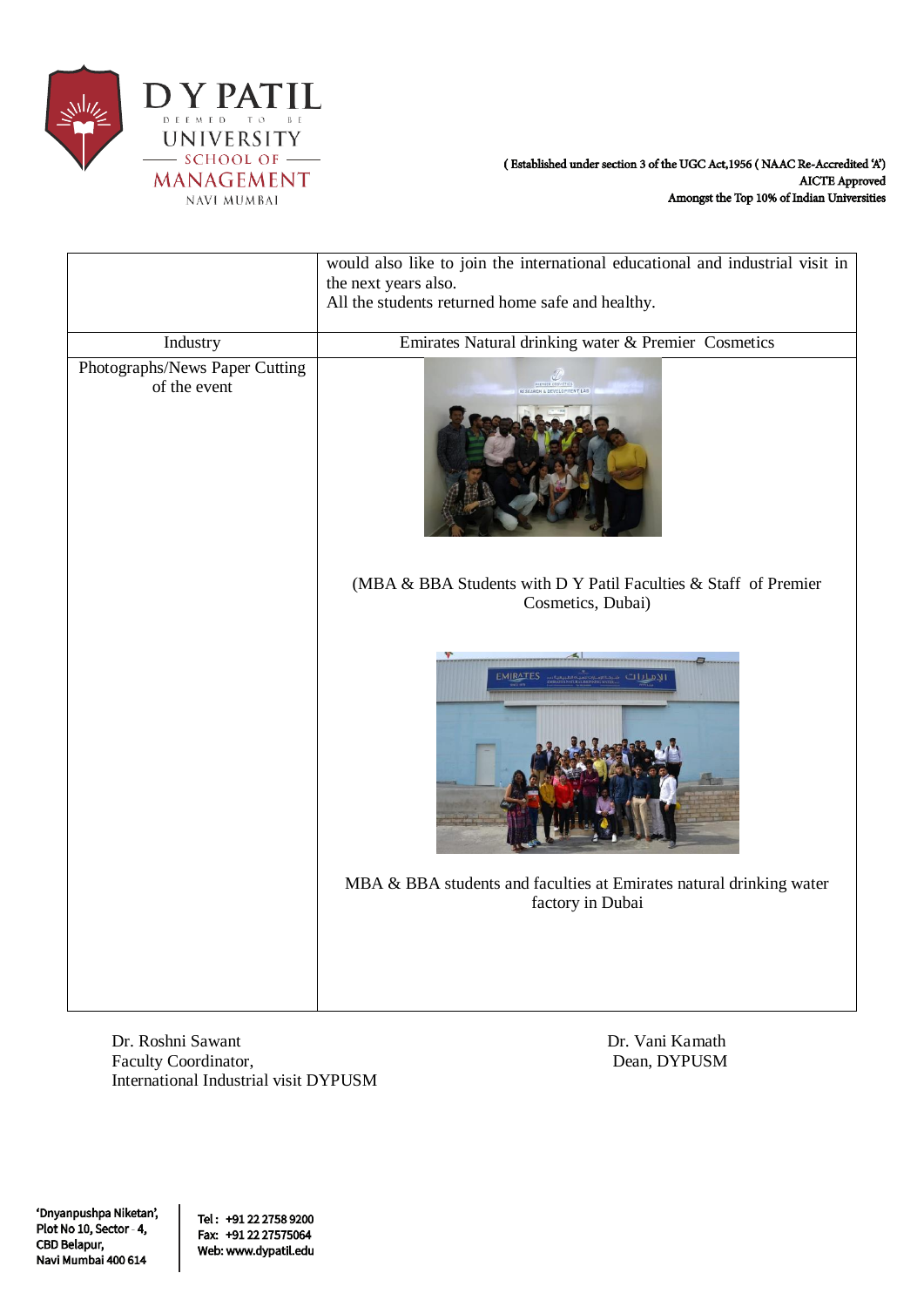

| D. Y. Patil University School of Management |                                                                                                                                                                                                                                                                                                                                                                                                                                                                                                                                                                                                                                                                                                                                                                                                                                                                                                                                                                                                                                            |  |  |
|---------------------------------------------|--------------------------------------------------------------------------------------------------------------------------------------------------------------------------------------------------------------------------------------------------------------------------------------------------------------------------------------------------------------------------------------------------------------------------------------------------------------------------------------------------------------------------------------------------------------------------------------------------------------------------------------------------------------------------------------------------------------------------------------------------------------------------------------------------------------------------------------------------------------------------------------------------------------------------------------------------------------------------------------------------------------------------------------------|--|--|
| <b>Activity Report</b>                      |                                                                                                                                                                                                                                                                                                                                                                                                                                                                                                                                                                                                                                                                                                                                                                                                                                                                                                                                                                                                                                            |  |  |
| Academic Year                               | $2020 - 2021$                                                                                                                                                                                                                                                                                                                                                                                                                                                                                                                                                                                                                                                                                                                                                                                                                                                                                                                                                                                                                              |  |  |
| Name of the Activity                        | International industrial visit to London                                                                                                                                                                                                                                                                                                                                                                                                                                                                                                                                                                                                                                                                                                                                                                                                                                                                                                                                                                                                   |  |  |
| Date of the Activity                        | 2 <sup>nd</sup> March 2020                                                                                                                                                                                                                                                                                                                                                                                                                                                                                                                                                                                                                                                                                                                                                                                                                                                                                                                                                                                                                 |  |  |
| Number of Students                          | 64(Faculty 4Family 3 /MBA 20 /BBA 37)                                                                                                                                                                                                                                                                                                                                                                                                                                                                                                                                                                                                                                                                                                                                                                                                                                                                                                                                                                                                      |  |  |
| Industry/ University                        | University of Birmingham /Oxford university external<br>tour                                                                                                                                                                                                                                                                                                                                                                                                                                                                                                                                                                                                                                                                                                                                                                                                                                                                                                                                                                               |  |  |
| Number of Teachers                          | $\overline{c}$                                                                                                                                                                                                                                                                                                                                                                                                                                                                                                                                                                                                                                                                                                                                                                                                                                                                                                                                                                                                                             |  |  |
| Organized By                                | International Industrial Visit, DYPUSM                                                                                                                                                                                                                                                                                                                                                                                                                                                                                                                                                                                                                                                                                                                                                                                                                                                                                                                                                                                                     |  |  |
| <b>Brief Report</b>                         | During the visit the students and faculties visited the<br>University of Birmingham and also the Oxford<br>University. The staff of the universities explained the<br>culture, the history and geography of the university. The<br>staff also gave a brief overview of the admission process<br>and the procedure, the pedagogy followed etc. The visit<br>to JCB -earthmoving equipment manufacturers- had<br>to be abandoned because of the caronavirus epidemic.<br>The organization apologized for the inconvenience<br>caused and said this was as per the government<br>regulation.<br>The students and the faculties also had a surprise visit<br>from some of our alumni who also shared their views<br>about the culture pedagogy followed etc in the UK<br>universities. These alumni were extremely happy to meet<br>the students and their faculties.<br>One of them mentioned that they were proud of the firm<br>grounding they had in DYPUSM. The students had a<br>chance to observe the various culture and other aspects |  |  |
|                                             | of the Londonites.<br>The students were extremely happy after visiting a few<br>of the tourist spots like the Buckingham Palace - change<br>of guard ceremony, we visited the famous Harrods the<br>shopping destinations, Trafalgar Square, Piccadilly<br>Circle, Oxford street budget shoppers destination in<br>Primark,                                                                                                                                                                                                                                                                                                                                                                                                                                                                                                                                                                                                                                                                                                                |  |  |
|                                             | Post University we visited the beautiful London eye over<br>the river Thames cruise. We also had cruise on Thames.<br>We visited the tallest building the shard the most<br>spectacular view of the central London. We visited the<br>GMT Greenwich mean time. There was beautiful park<br>near the GMT. On next day we travelled outskirts of                                                                                                                                                                                                                                                                                                                                                                                                                                                                                                                                                                                                                                                                                             |  |  |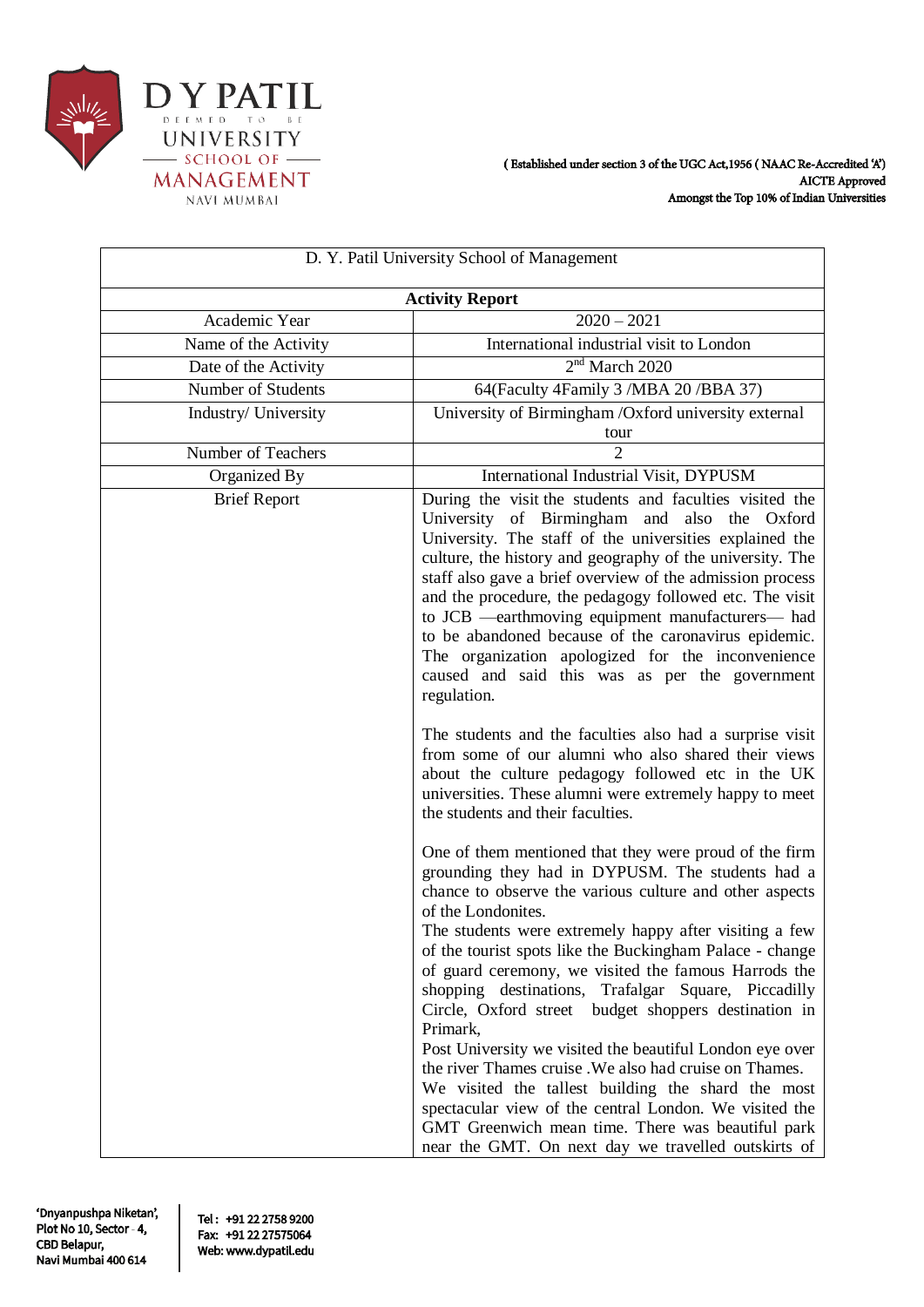

|                                                | London and headed to Roman bath and Stonehenge. We<br>learned the story of how Briteshers use to see time<br>before the invention of clock.<br>At arrival in Mumbai all the students and faculties were<br>subjected to 100% Covid 19 test. All the students<br>returned safe and healthy. Some of the BBA - 3rd year<br>students and the MBA — 2nd year has expressed a desire<br>that they would also like to join the international<br>educational and industrial visit in the next years also. |
|------------------------------------------------|----------------------------------------------------------------------------------------------------------------------------------------------------------------------------------------------------------------------------------------------------------------------------------------------------------------------------------------------------------------------------------------------------------------------------------------------------------------------------------------------------|
| Photographs/News Paper Cutting of the<br>event | MBA & BBA students at University of Birmingham,<br><b>United Kingdom</b><br>The Business Scho<br>MBA & BBA students at Oxford university The<br><b>Business School gate , United Kingdom</b>                                                                                                                                                                                                                                                                                                       |

Dr. Roshni Sawant Dr. Vani Kamath Faculty Co-ordinator Dean, DYPUSM International Industrial visit DYPUSM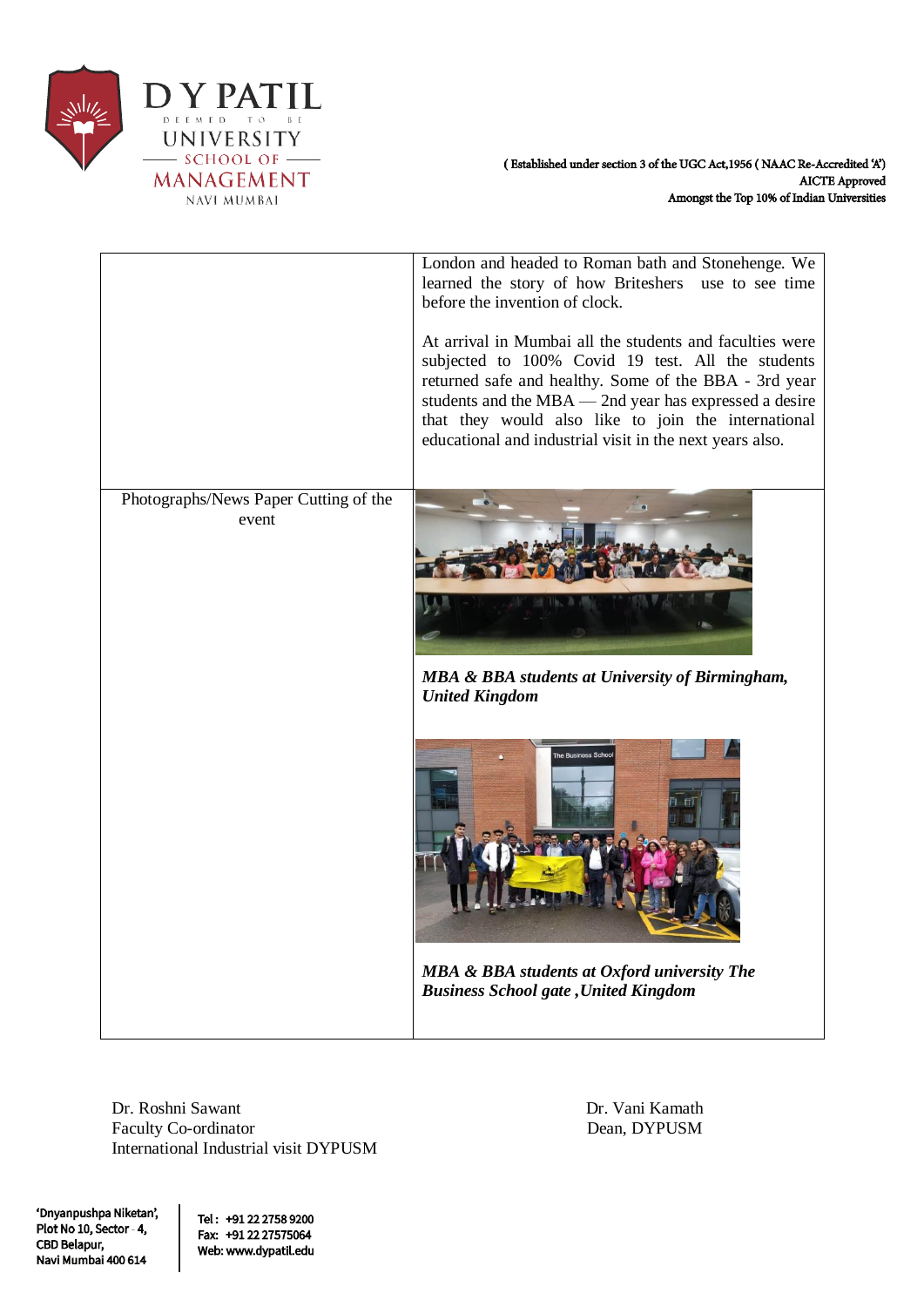

# Itinerary **of the visit**

## **Day 01 - Dubai**

- o Meet & Greet at DBX Airport
- o Arrival transfer from DXB Airport
- o Visit Dubai frame or visit Spice Souk-Spice Garden
- o Lunch
- o Check in at hotel
- o Visit Desert Safari with Dinner + Tanura Show
- o Overnight at Hotel

#### **Day 02 - Dubai**

- o Breakfast at the Hotel
- o Industry Visit
- o Lunch
- o Visit Miracle Garden
- o Have a beautiful view of Palm Jumeirah
- o Enjoy Dhow Cruise Optional (Extra Cost)
- o Dinner & Overnight at the Hotel

### **Day 03 - Dubai**

- o Breakfast at the Hotel
- o Industry Visit **Premier Cosmetics Research and Development Lab**
- o Lunch
- o Visit Global Village
- o Free time for shopping
- o Dinner & Overnight at the Hotel

### **Day 04 - Abu Dhabi**

- o Breakfast at the Hotel
- o Industry Visit Emirates Water
- o Lunch /Meal Coupon
- o Abu Dhabi city tour with Mosque visit
- o Dinner & Overnight at the Hotel

### **Day 5 - Dubai**

- o Breakfast at hotel.
- o Proceed to Bollywood Park.
- o Lunch
- o Visit to Mall of Emirates for Shopping.
- o Evening Free Time at Leisure.
- o Dinner
- o Overnight at Hotel in Dubai.
- **Day 06 - Dubai**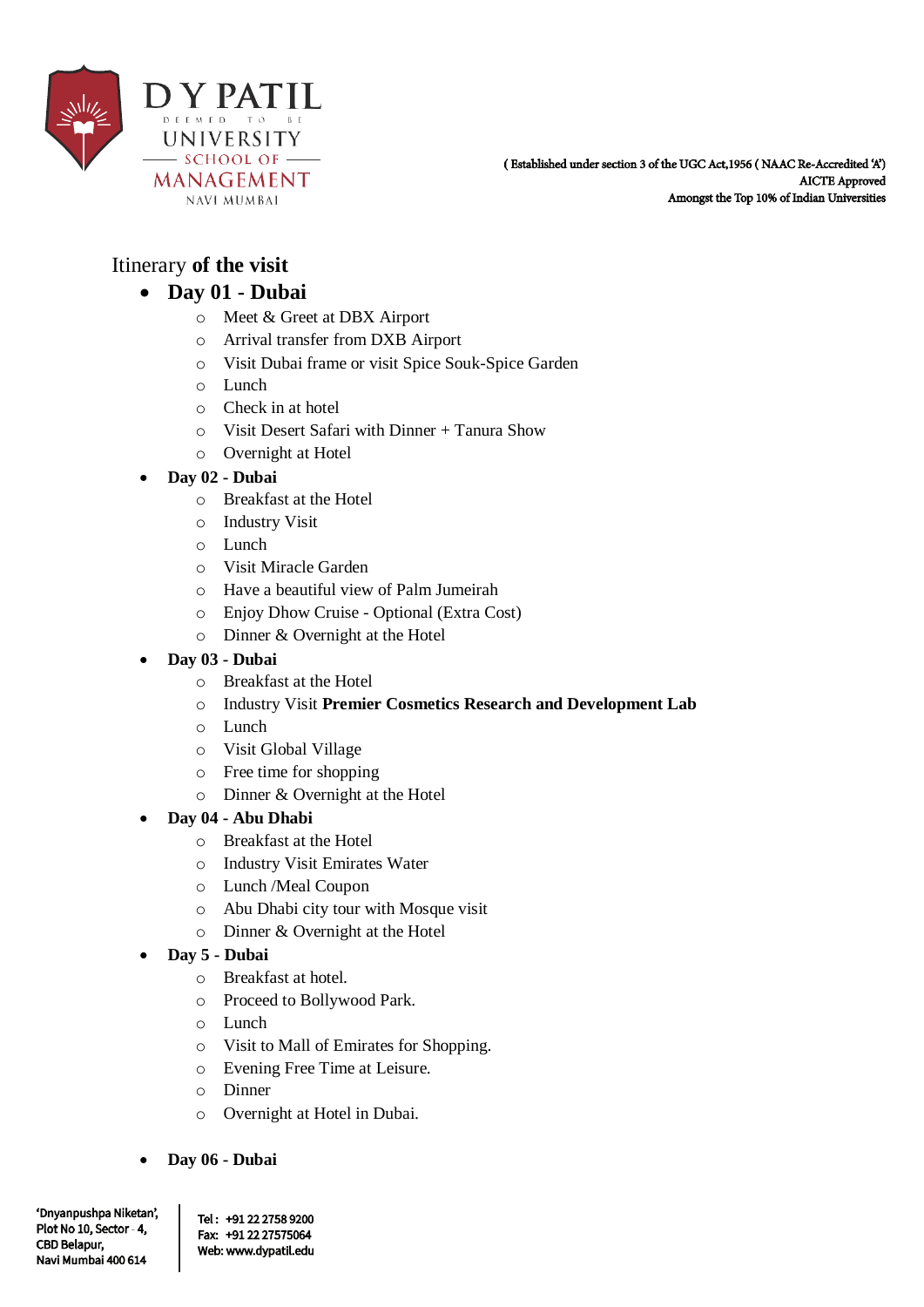

- o Breakfast at the Hotel & Check out from hotel
- o Dubai city tour with guide + Burj Khalifa 124 floor
- o Lunch
- o Free Time at Dubai mall

Departure transfer to DXB Airport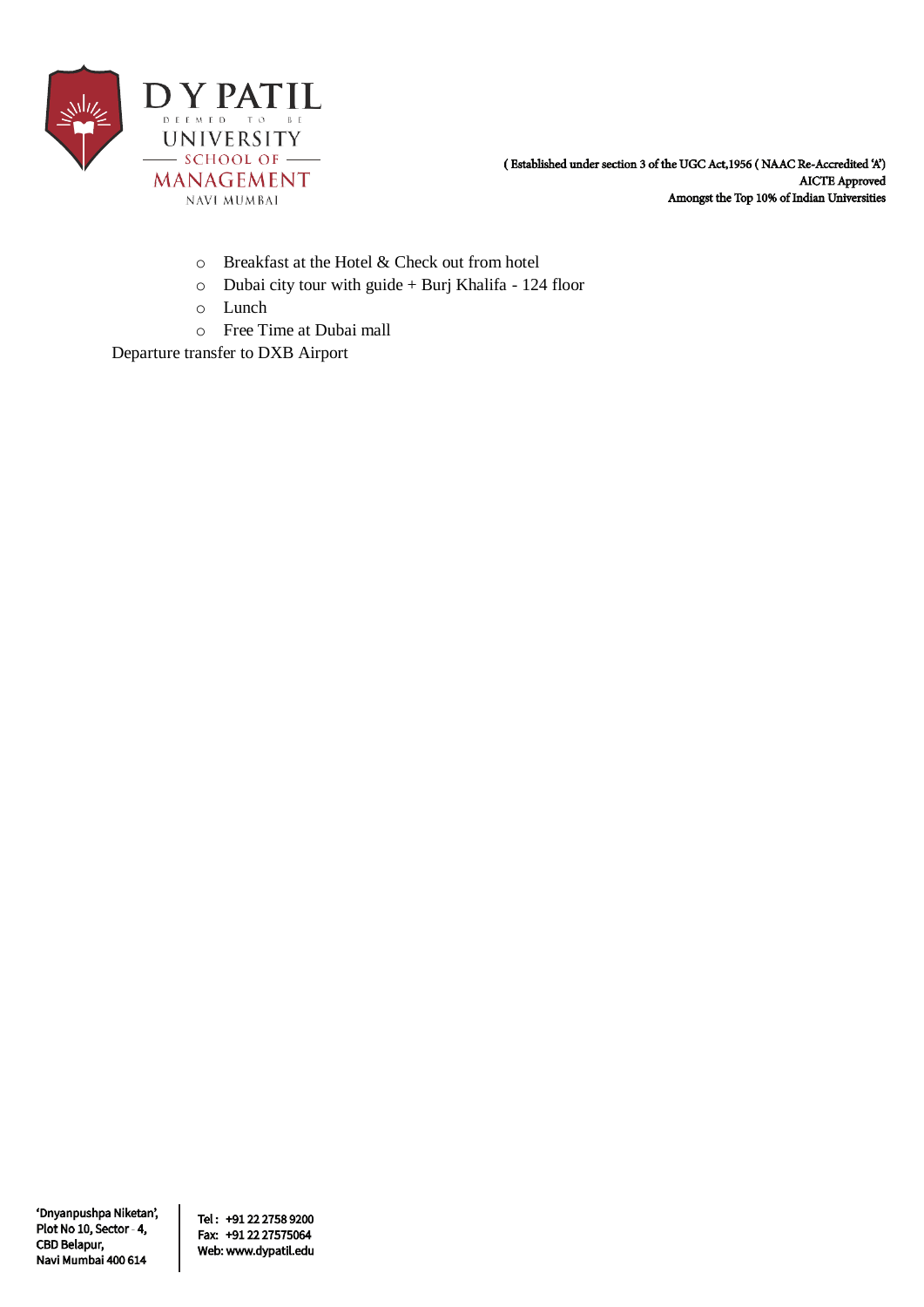

| Faculty     | <b>KUMAR</b>     | <b>ROSHNI</b>       | 2018-2020 | <b>DUBAI</b> |
|-------------|------------------|---------------------|-----------|--------------|
| <b>BBA</b>  | MALIEAKAL        | <b>BIANCA</b>       | 2018-2020 | <b>DUBAI</b> |
| Family      | <b>KUMAR</b>     | <b>NAISHA</b>       | 2018-2020 | <b>DUBAI</b> |
| <b>MBA</b>  | <b>FAKIH</b>     | <b>ABDUR RAHMAN</b> | 2018-2020 | <b>DUBAI</b> |
| <b>MBA</b>  | <b>MHATRE</b>    | <b>VISHAKA</b>      | 2018-2020 | <b>DUBAI</b> |
| <b>MBA</b>  | ZODGE            | <b>SIDDESH</b>      | 2018-2020 | <b>DUBAI</b> |
| <b>MBA</b>  | <b>DHOTRE</b>    | <b>AKASH</b>        | 2018-2020 | <b>DUBAI</b> |
| <b>MBA</b>  | <b>SINHA</b>     | <b>KUMAR</b>        | 2018-2020 | <b>DUBAI</b> |
| <b>MBA</b>  | <b>DMELLO</b>    | <b>DINEZE</b>       | 2018-2020 | <b>DUBAI</b> |
| <b>MBA</b>  | <b>ANSARI</b>    | <b>HAMZA</b>        | 2018-2020 | <b>DUBAI</b> |
| <b>MBA</b>  | <b>BOHRA</b>     | <b>KUNAL</b>        | 2018-2020 | <b>DUBAI</b> |
| <b>MBA</b>  | <b>KHAN</b>      | SOHAIL              | 2018-2020 | <b>DUBAI</b> |
| <b>BBA</b>  | <b>BORATE</b>    | <b>VAIBHAV</b>      | 2018-2020 | <b>DUBAI</b> |
| Faculty     | <b>KADAM</b>     | <b>ASHWINI</b>      | 2018-2020 | <b>DUBAI</b> |
| Family      | <b>KADAM</b>     | <b>ATHARVA</b>      | 2018-2020 | <b>DUBAI</b> |
| <b>BBA</b>  | <b>WAKLE</b>     | <b>ALBINA</b>       | 2018-2020 | <b>DUBAI</b> |
| <b>BBA</b>  | <b>MARDE</b>     | <b>VAIBHAV</b>      | 2018-2020 | <b>DUBAI</b> |
| <b>BBA</b>  | <b>KAWATHE</b>   | <b>KSHITIJ</b>      | 2018-2020 | <b>DUBAI</b> |
| <b>BBA</b>  | VELLINGIRI       | HARIDHAARANI        | 2018-2020 | <b>DUBAI</b> |
|             |                  | MOHAMMED            |           |              |
| <b>BBA</b>  | <b>SHAIKH</b>    | <b>ADNAN</b>        | 2018-2020 | <b>DUBAI</b> |
| <b>BBA</b>  | <b>SHAIKH</b>    | AADIL               | 2018-2020 | <b>DUBAI</b> |
| <b>BBA</b>  | <b>RATHOD</b>    | <b>RIYA</b>         | 2018-2020 | <b>DUBAI</b> |
| <b>BBA</b>  | <b>DOLAS</b>     | <b>DEVIKA</b>       | 2018-2020 | <b>DUBAI</b> |
| <b>BBA</b>  | ZARIWALA         | <b>UBAID</b>        | 2018-2020 | <b>DUBAI</b> |
| <b>BBA</b>  | <b>GURAV</b>     | <b>ADITYA</b>       | 2018-2020 | <b>DUBAI</b> |
| Admin staff | <b>SURTE</b>     | <b>SUNIL</b>        | 2018-2020 | <b>DUBAI</b> |
| Family      | <b>SURTE</b>     | <b>ASHA</b>         | 2018-2020 | <b>DUBAI</b> |
| <b>BBA</b>  | <b>AYAREKAR</b>  | SHALAKA             | 2018-2020 | <b>DUBAI</b> |
| <b>BBA</b>  | POTHARAPU        | <b>BHANU</b>        | 2018-2020 | <b>DUBAI</b> |
| BBA         | <b>SATPUTE</b>   | <b>AJINKYA</b>      | 2018-2020 | <b>DUBAI</b> |
| Director    |                  | RAMAMIRTHAN         | 2018-2020 | <b>DUBAI</b> |
| Family      |                  | <b>JAYA</b>         | 2018-2020 | <b>DUBAI</b> |
| <b>BBA</b>  | <b>BOHRA</b>     | <b>MANISH</b>       | 2018-2020 | <b>DUBAI</b> |
| <b>BBA</b>  | <b>BODHANKAR</b> | <b>ADITYA</b>       | 2018-2020 | <b>DUBAI</b> |
| <b>BBA</b>  | SALI             | JAY                 | 2018-2020 | <b>DUBAI</b> |
| <b>BBA</b>  | PATIL            | SAHIL               | 2018-2020 | <b>DUBAI</b> |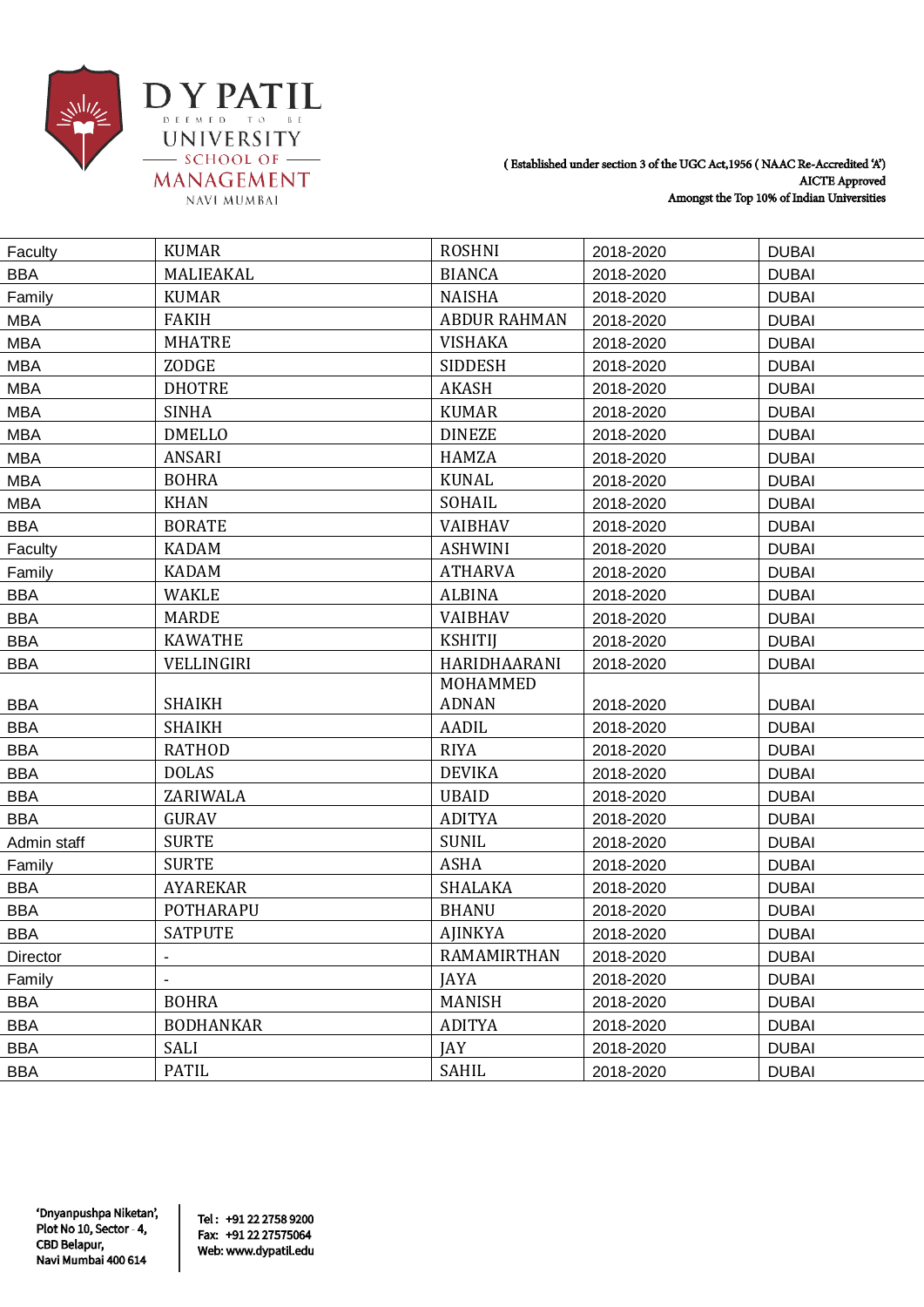

# **LONDON Itinerary of the visit**

- **Day 1** 
	- o Assemble at T2, CSIA. Board Oman/Turkish Airlines or similar. Board an wee-hour or a previous night flight to London
	- o Land at Heathrow/Gatwick Airport, London.
	- o Arrive in London around noon & transfer to the hotel.
	- o Post Lunch proceed for a city tour of London covering places such as
	- o Tower of London & the tallest tower in London, the Shard.
	- o Evening is free for all to explore the Oxford Street. Shop and relax!
	- o Dinner and Overnight stay.
- **Day 2** 
	- o Post B/F proceed towards **Morgan Motors** for **Factory visit**. Factory visit covers a brief introduction of the Morgan brand, its history & most importantly the complete knowledge of their manufacturing processes & how each car is hand crafted.
	- o Back to London city in the evening. Leisure at **Piccadilly Circus**, one of the most famous streets of London.
	- o Dinner and Overnight Stay.
- **Day 3** 
	- o Post B/F head toward **Oxford City.** Visit the **BMW plant** in Oxford. Experience production & gain insight into the automotive production during a guided plant tour. Experience the production of **MINIs**, from the welding of steel parts into car bodies to the individual interior equipment in the assembly.
	- o Post lunch visit **Said Business School (Oxford University)** for an interactive session along with a guided tour of the school.
	- o Evening back to hotel for dinner & overnight stay.
- **Day 4** 
	- o Post B/F leave for a **full day city tour of London.**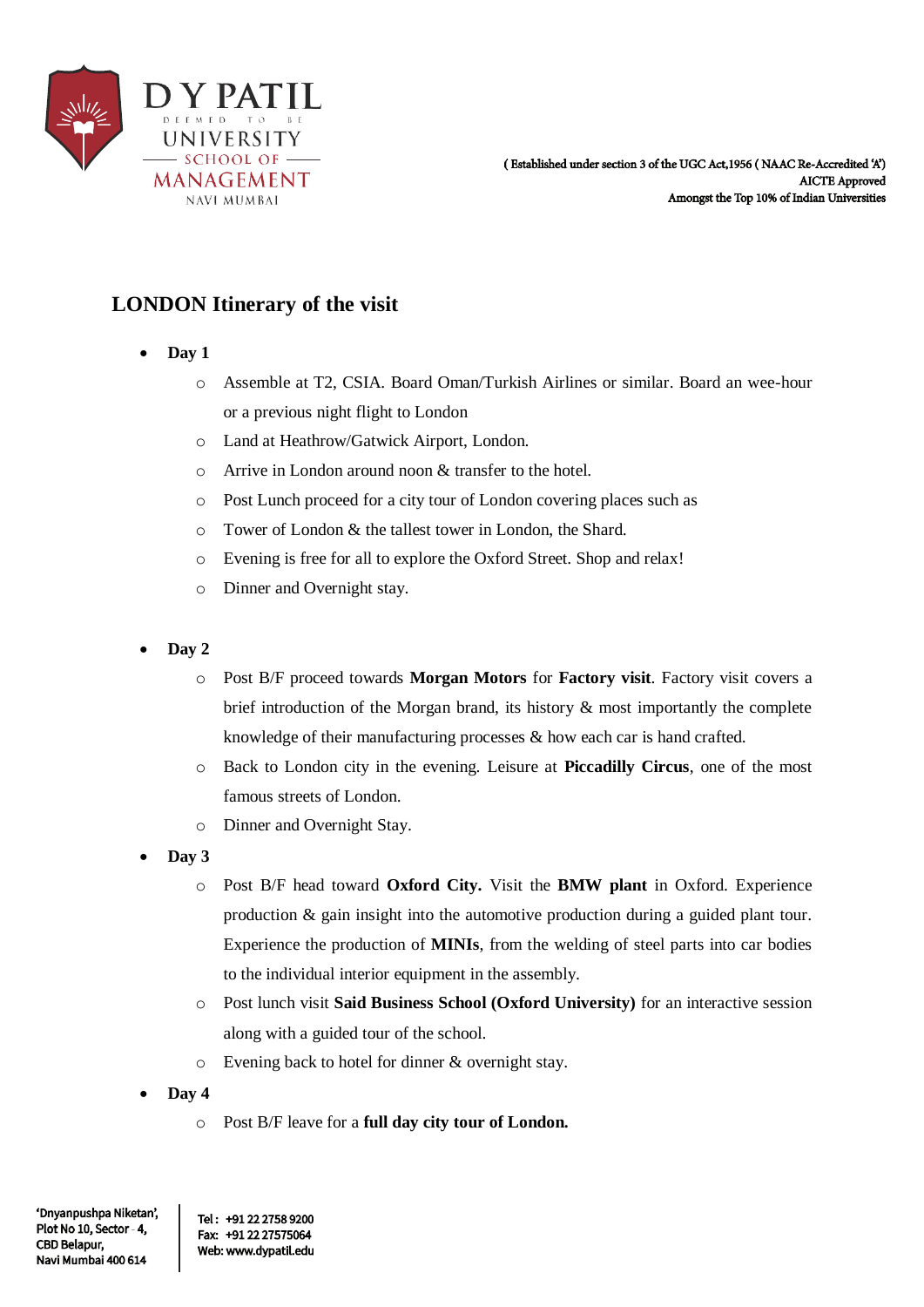

- o Start the sightseeing tour with a visit to **Buckingham Palace -** the office for the Head of State as well as the official residence of Queen Elizabeth ll Witness the worldfamous **Change of Guards Ceremony.** See the New Guard exchange duty with the Old Guard in the famous changing the Guard ceremony outside Buckingham Palace.
- o Post lunch visit Thames River Cruise, London Eye, Madame Tussauds.
- o Later Trafalgar Square, Big Ben, Houses of Parliament as per time availability.
- o Dinner and Overnight Stay.
- **Day 5** 
	- o Post B/F visit **Arsenal also known as Emirates Stadium (tickets not included)**
	- o Post lunch visit the **Borough** Market, which one of the oldest markets in London dating back to the 12th Century. It is a wholesale and retail market for local fresh food produce.
	- o **Evening once again at Oxford Street for shopping or complete sightseeing missed on any previous days.**
	- o Dinner and Overnight Stay.
- **Day 6** 
	- Post breakfast proceed towards **Heathrow International Airport** to board **Oman/Turkish Airways** or similar to board flight & head back home!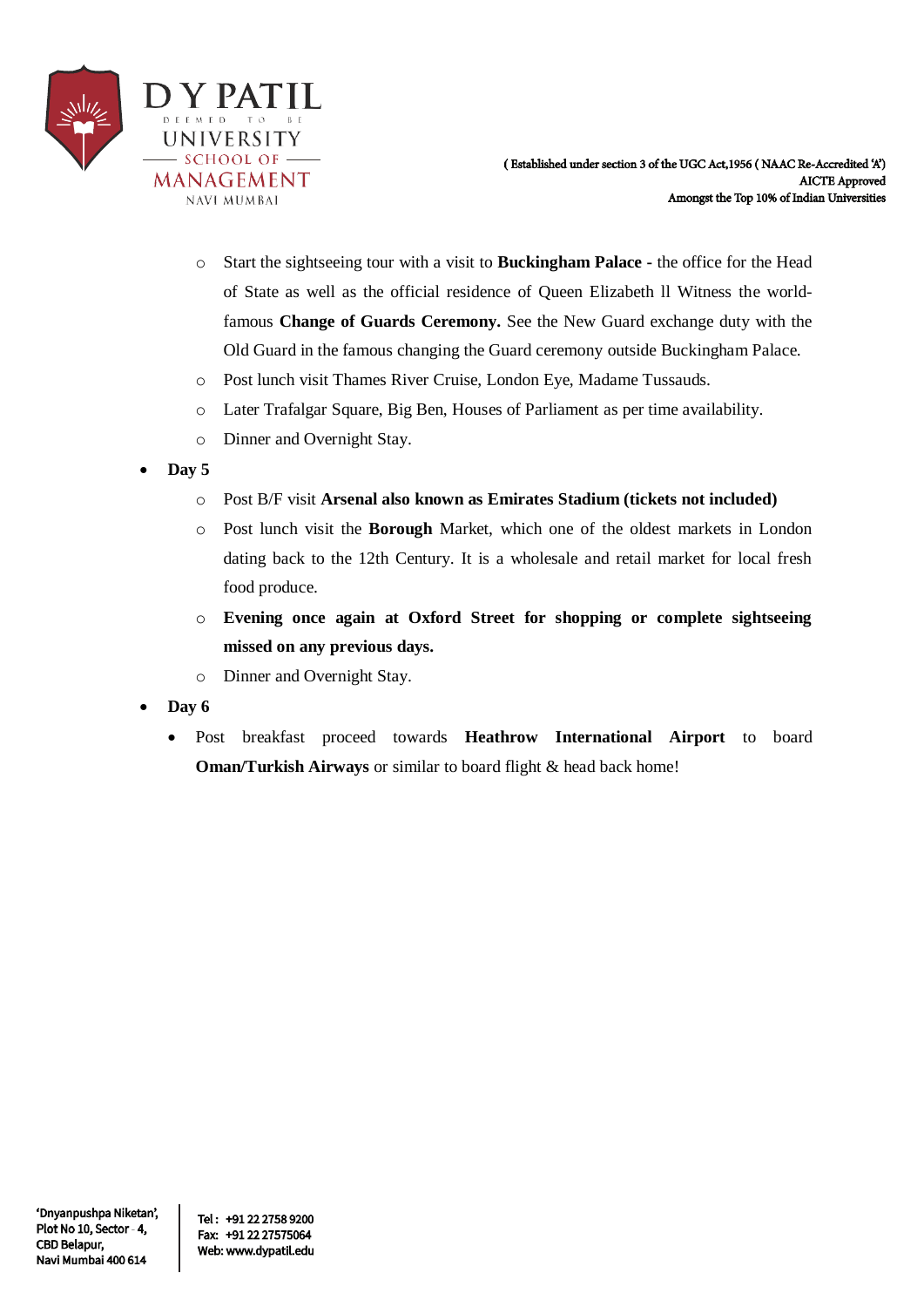

|  | <b>MBA</b>  | <b>ABHILASH</b>                | <b>PATNAIK</b>      | 2019-2021 | <b>UK</b>  |
|--|-------------|--------------------------------|---------------------|-----------|------------|
|  | <b>MBA</b>  | <b>ADITYA</b>                  | <b>BODHANKAR</b>    | 2019-2021 | <b>UK</b>  |
|  | <b>MBA</b>  | <b>ADITYA SUNIL</b>            | <b>PATIL</b>        | 2019-2021 | <b>UK</b>  |
|  | <b>MBA</b>  | ADITYA VIMALRAJ                | <b>SHANKLESHA</b>   | 2019-2021 | <b>UK</b>  |
|  | <b>MBA</b>  | AJINKYA SUDHIR                 | <b>SABLE</b>        | 2019-2021 | <b>UK</b>  |
|  | <b>MBA</b>  | AMAN FAROOQ                    | <b>SYED</b>         | 2019-2021 | UK         |
|  | <b>MBA</b>  | <b>ANIKET RAVIKANT</b>         | <b>BHALERAO</b>     | 2019-2021 | <b>UK</b>  |
|  | Family      | <b>ASHA SUNIL</b>              | <b>SURTE</b>        | 2019-2021 | UK         |
|  | <b>MBA</b>  | <b>BHANU TEJA</b>              | POTHARAPU           | 2019-2021 | <b>UK</b>  |
|  | <b>MBA</b>  | <b>BHAVYA</b>                  | <b>BHASKAR</b>      | 2019-2021 | <b>UK</b>  |
|  | <b>MBA</b>  | <b>BIANCA</b>                  | <b>MALIEAKAL</b>    | 2019-2021 | <b>UK</b>  |
|  | <b>MBA</b>  | <b>CALVIN JOHN CHRISTOPHER</b> | <b>DABREO</b>       | 2019-2021 | <b>UK</b>  |
|  | <b>MBA</b>  | <b>CHIRAG KAPOORCHAND</b>      | <b>JAIN</b>         | 2019-2021 | <b>UK</b>  |
|  | <b>MBA</b>  | <b>CHIRAG MUKESH</b>           | <b>JAIN</b>         | 2019-2021 | <b>UK</b>  |
|  | <b>MBA</b>  | DINEZE JOYCE                   | <b>DMELLO</b>       | 2019-2021 | <b>UK</b>  |
|  | Family      | <b>JAYA GOPAL</b>              |                     | 2019-2021 | <b>UK</b>  |
|  | Director    | <b>GOPAL RAMAMIRTHAM</b>       |                     | 2019-2021 | <b>UK</b>  |
|  | <b>MBA</b>  | <b>HRUTIKA RAJAN</b>           | <b>CHOUGULE</b>     | 2019-2021 | <b>UK</b>  |
|  | <b>MBA</b>  | <b>ISMAIL TARIQ PARKAR</b>     |                     | 2019-2021 | UK         |
|  | <b>MBA</b>  | KAJAL LALCHAND                 | <b>SHARMA</b>       | 2019-2021 | <b>UK</b>  |
|  | <b>MBA</b>  | <b>KHUSHBU RAFIK</b>           | SAYYED              | 2019-2021 | <b>UK</b>  |
|  | <b>BBA</b>  | <b>KSHITIJ PRADEEP</b>         | <b>KAWATHE</b>      | 2019-2021 | <b>UK</b>  |
|  | <b>BBA</b>  | <b>MADHURA RAVINDRA</b>        | <b>KHADTALE</b>     | 2019-2021 | <b>UK</b>  |
|  | <b>BBA</b>  | <b>MIHIR VINOD</b>             | <b>KACHHARA</b>     | 2019-2021 | <b>UK</b>  |
|  | <b>BBA</b>  | MOHAMMED HAMZA MOHD SHAKIR     | <b>ANSARI</b>       | 2019-2021 | UK         |
|  | <b>BBA</b>  | MOHAMMED ISMAIL HABIBULLAH     | <b>KHAN</b>         | 2019-2021 | <b>UK</b>  |
|  | <b>BBA</b>  | NABHANEEL PRADEEP              | <b>KARAMBAT</b>     | 2019-2021 | UK         |
|  | Family      | NAISHA ABHISHEK KUMAR          |                     | 2019-2021 | <b>UK</b>  |
|  | <b>BBA</b>  | PARTH TOLARAM                  | <b>BHOJWANI</b>     | 2019-2021 | <b>UK</b>  |
|  | <b>BBA</b>  | <b>PRIYANKA</b>                | <b>PANDEY</b>       | 2019-2021 | <b>UK</b>  |
|  | <b>BBA</b>  | RADHIKA SUDHIR                 | JATIA               | 2019-2021 | <b>UK</b>  |
|  | <b>BBA</b>  | RAMAMIRTHAN GOPAL              | $\sim$              | 2019-2021 | <b>UK</b>  |
|  | <b>BBA</b>  | RIDDHI RAVINDRA                | <b>KOLHE</b>        | 2019-2021 | <b>UK</b>  |
|  | <b>BBA</b>  | RIYA JAYPRAKASH                | <b>SINGH</b>        | 2019-2021 | UK         |
|  | <b>BBA</b>  | <b>ROHAN</b>                   | RAJ                 | 2019-2021 | <b>UK</b>  |
|  | Coordinator | <b>ROSHNI ABHISHEK</b>         | <b>KUMAR-SAWANT</b> | 2019-2021 | UK.        |
|  | <b>BBA</b>  | RUSHIKESH KASHINATH            | <b>PATIL</b>        | 2019-2021 | <b>UK</b>  |
|  | <b>BBA</b>  | SAGAR RAVINDRA                 | <b>NATE</b>         | 2019-2021 | <b>UK</b>  |
|  | <b>BBA</b>  | SAHIL DEEPAK                   | <b>CHIVELKAR</b>    | 2019-2021 | <b>UK</b>  |
|  | <b>BBA</b>  | <b>SALMAN SHAFIQ</b>           | <b>GANGREKAR</b>    | 2019-2021 | UK         |
|  | <b>BBA</b>  | SANDEEP KAUR                   | $\blacksquare$      | 2019-2021 | <b>UK</b>  |
|  | <b>BBA</b>  | SANIKA VINOD                   | <b>DABHOLKAR</b>    | 2019-2021 | <b>UK</b>  |
|  | <b>BBA</b>  | <b>SANOBAR SHABBIR</b>         | <b>DINGA</b>        | 2019-2021 | UK         |
|  | <b>BBA</b>  | SARTHAK                        |                     | 2019-2021 | <b>IIK</b> |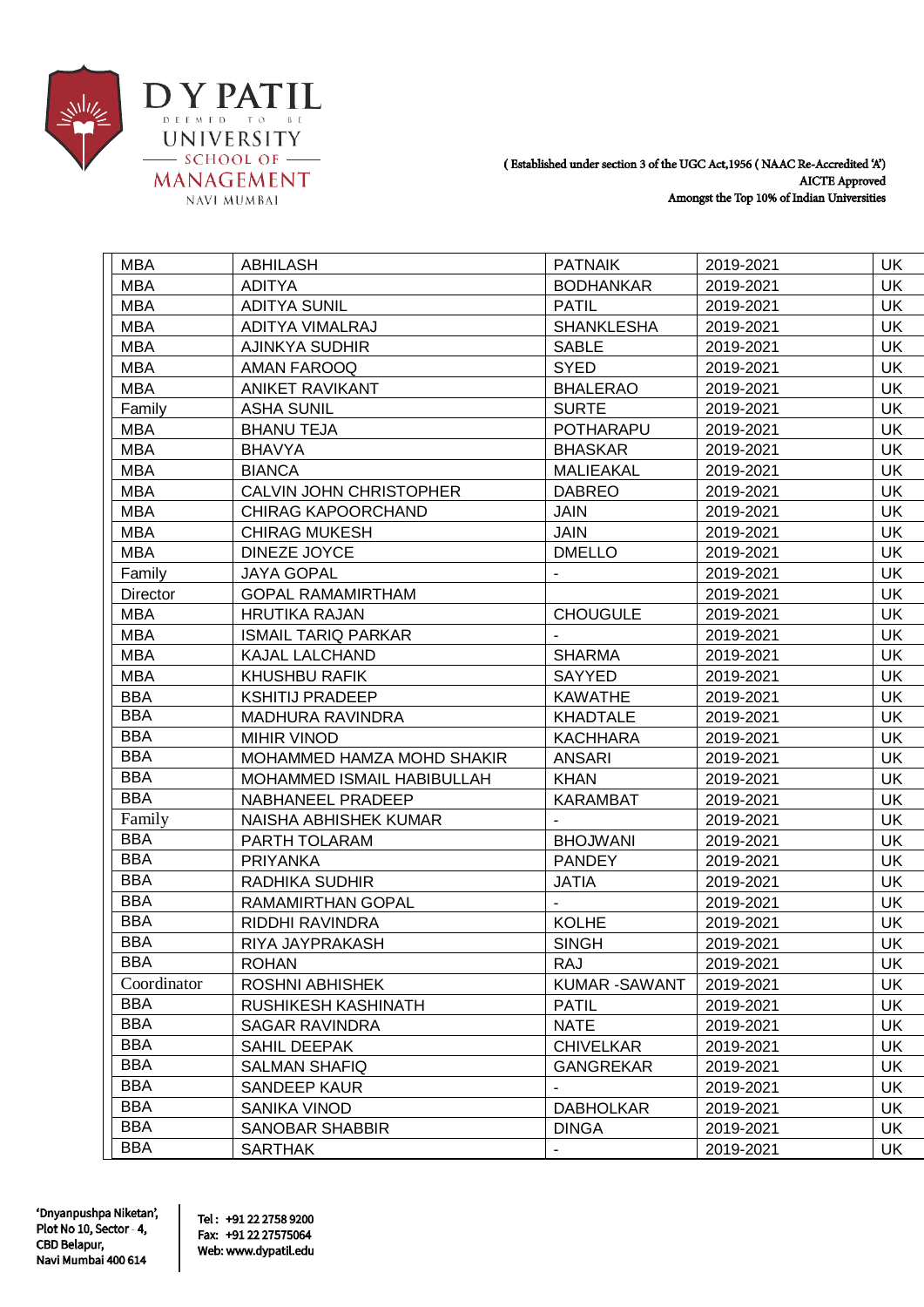

| Faculty       | SHALAKA KIRANRAO        | AYAREKAR           | 2019-2021 | UK |
|---------------|-------------------------|--------------------|-----------|----|
| <b>BBA</b>    | <b>SHANTANU</b>         | <b>JAIN</b>        | 2019-2021 | UK |
| <b>BBA</b>    | SHUBHAM SANDEEP         | <b>PATIL</b>       | 2019-2021 | UK |
| <b>BBA</b>    | <b>SIDDESH SUNIL</b>    | <b>ZODGE</b>       | 2019-2021 | UK |
| <b>BBA</b>    | SIDHANT SANTOSH         | <b>MUNOT</b>       | 2019-2021 | UK |
| <b>BBA</b>    | <b>SUDHANSHU</b>        | <b>MISHRA</b>      | 2019-2021 | UK |
| Staff         | <b>SUNIL VASANT</b>     | <b>SURTE</b>       | 2019-2021 | UK |
| <b>BBA</b>    | TAHOOR ANWAR HUSAIN     | YARKAR             | 2019-2021 | UK |
| <b>BBA</b>    | UPMANYU MAHENDRA        | <b>KESHARI</b>     | 2019-2021 | UK |
| <b>BBA</b>    | <b>VINAY KALIDAS</b>    | ZANZANE            | 2019-2021 | UK |
| <b>BBA</b>    | <b>VISHAKA KAILAS</b>   | <b>MHATRE</b>      | 2019-2021 | UK |
| <b>BBA</b>    | VISHNUNARAYANAN VAMANAN | <b>NAMBOOTHIRI</b> | 2019-2021 | UK |
| <b>BBA</b>    | <b>VIVEK RAMKUMAR</b>   | <b>MISHRA</b>      | 2019-2021 | UK |
| <b>BBA</b>    | YASH BHUPENDRA          | <b>GHARAT</b>      | 2019-2021 | UK |
| Tour operator | Sujit Dhondiram         | Barge              | 2019-2021 | UK |